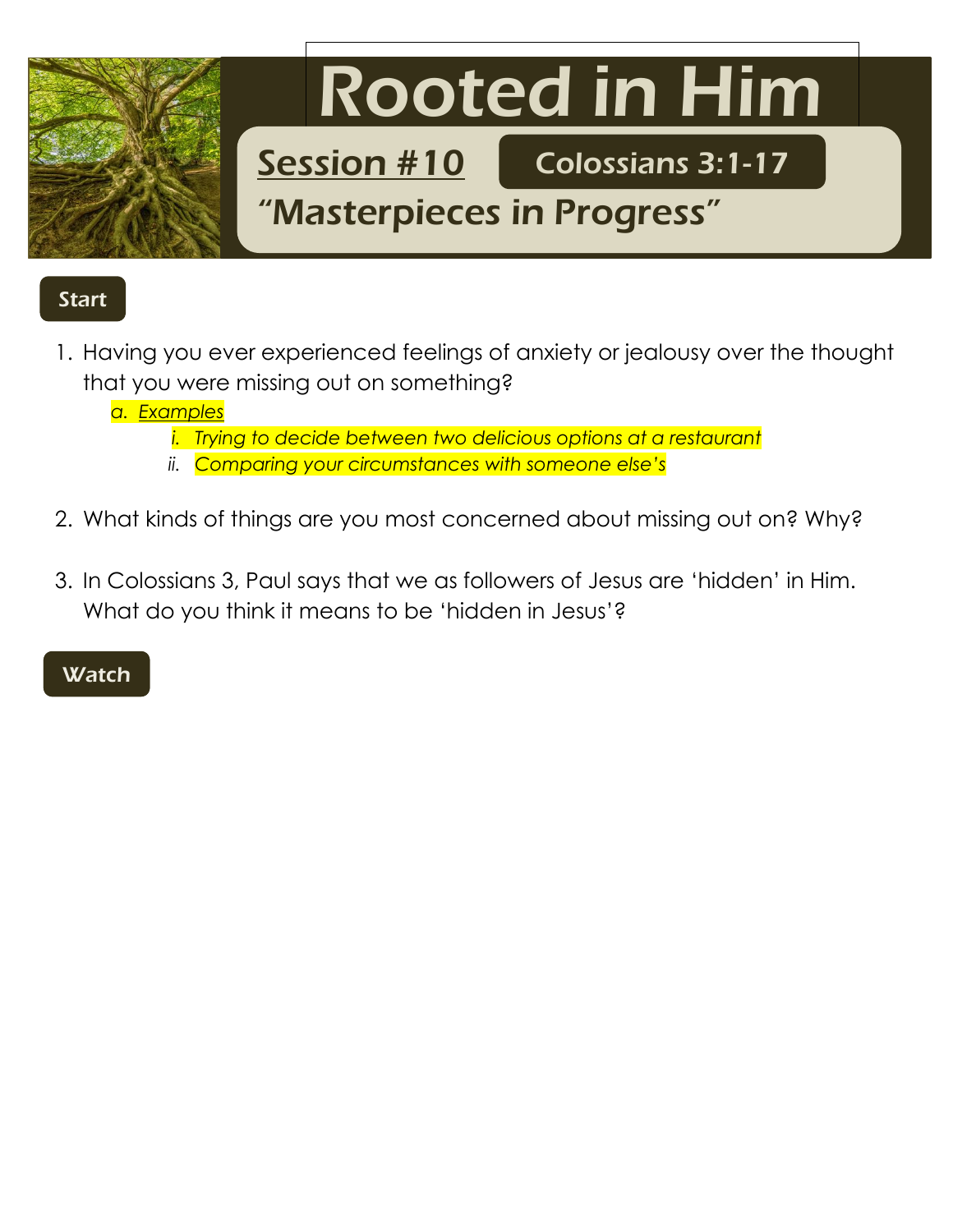

## Read Colossians 3:1-17 and Discuss

- 4. *In Colossians 3, Paul tells Christians to cut out things in their lives like lust, greed, evil desires, anger and lying and instead start acting with kindness, mercy, humility, patience and forgiveness. In other words, start living right.*  Have you ever found yourself trying really hard to 'live right' only to be continually frustrated with failure? Did you notice here that Paul says nothing about effort or trying harder? What is the strategy that Paul gives believers for changing how they live?
	- a. See yourself correctly. Stop looking at yourself the way the world sees you and start *seeing yourself as God's work of art and a citizen of His Kingdom because this is who you really are. Stop living like a block of marble and start living like a masterpiece.*
- 5. *In Ephesians 2:10, Paul says that we are God's workmanship (His works of art) created in Jesus.* How often do you think of yourself this way? How is this perspective different from how the world sees you or how you see yourself?
- 6. If you were to consistently see yourself as God's work of art, how might it change the way you live? If you were to consistently see other believers as God's works of art, how might it change the way that you relate to other people?
- 7. *In this passage, Paul basically describes two outcomes for people. "You and I are either going to be molded and remade into the image of God, or we will allow ourselves to continually be shaped into something that does not resemble Him at all." In other words, all of us will either experience God's righteousness or God's wrath.* In the past, when you have thought about God's wrath, what images came to your mind?